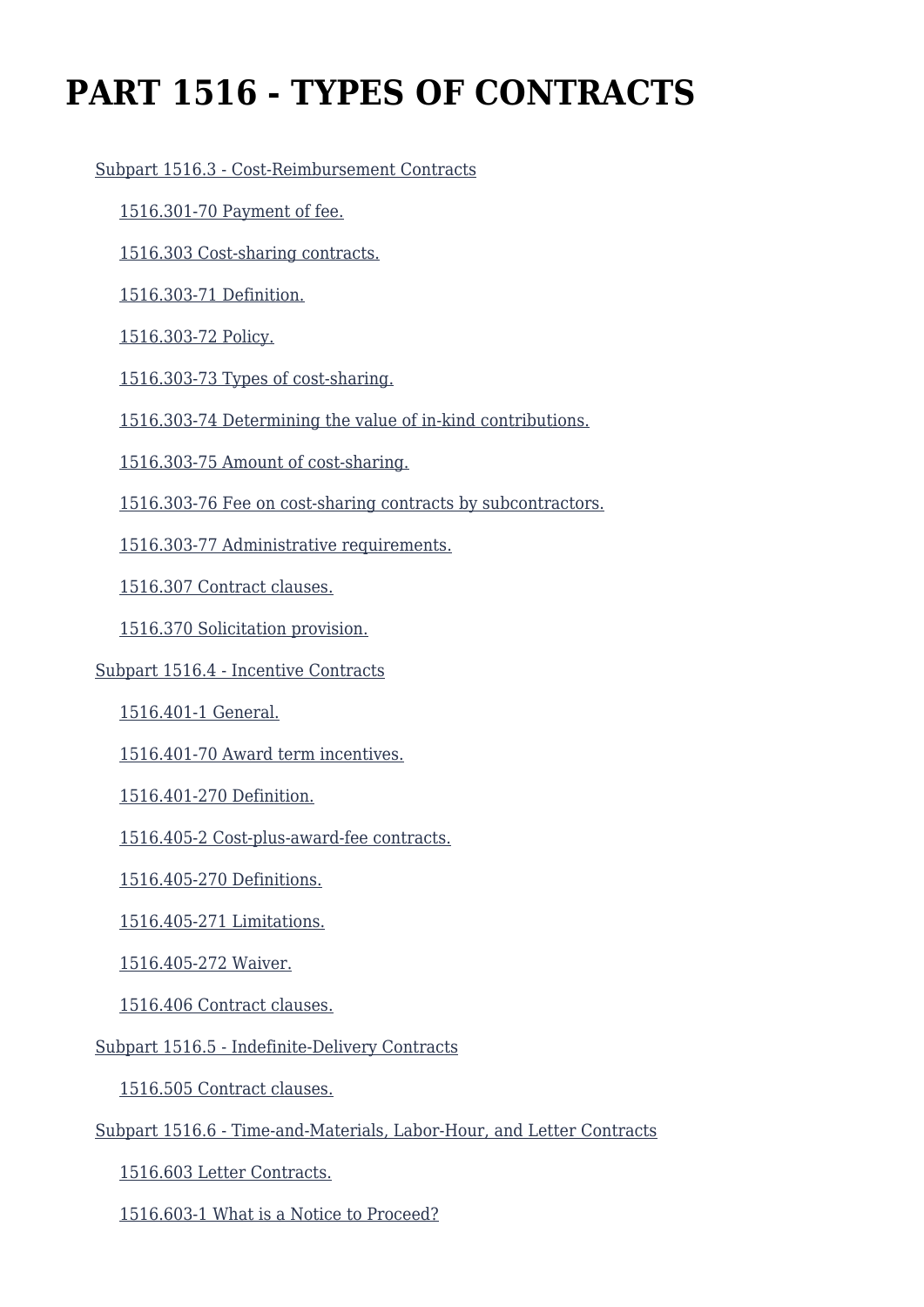[1516.603-3 Limitations.](https://origin-www.acquisition.gov/%5Brp:link:epaar-part-1516%5D#Section_1516_603_3_T48_601314414)

# **Subpart 1516.3 - Cost-Reimbursement Contracts**

#### **1516.301-70 Payment of fee.**

The policy of EPA for cost-reimbursement, term form contracts is to make provisional payment of fee (*i.e.* the fixed fee on cost-plus-fixed-fee type contracts or the base fee on cost-plus-award-fee type contracts) on a percentage of work completed basis, when such a method will not prove detrimental to proper contract performance. Percentage of work completed is the ratio of the direct labor hours performed in relation to the direct labor hours set forth in the contract in clause 48 CFR [1552.211-73,](https://origin-www.acquisition.gov/%5Brp:link:epaar-part-1552%5D#Section_1552_211_73_T48_6018371115) Level of Effort - Cost Reimbursement Contract. Provisional payment of fee will remain subject to withholding provisions, such as in FAR 52.216-8, Fixed Fee.

# **1516.303 Cost-sharing contracts.**

# **1516.303-71 Definition.**

Cost-sharing is a generic term denoting any situation where the Government does not fully reimburse a contractor for all allowable costs necessary to accomplish the project under the contract. This term encompasses cost-matching and cost-limitations, in addition to cost-sharing. Cost-sharing does not include usual contractual limitations such as indirect cost ceilings in accordance with FAR 42.707, or ceilings on travel or other direct costs. Cost-sharing contracts may be required as a result of Congressional mandate.

#### **1516.303-72 Policy.**

(a) The Agency shall use cost-sharing contracts where the principal purpose is ultimate commercialization and utilization of technologies by the private sector. There should also be a reasonable expectation of future economic benefits for the contractor and the Government beyond the Government's contract.

(b) Cost-sharing may be accomplished by a contribution to either direct or indirect costs, provided such costs are reasonable, allocable and allowable in accordance with the cost principles of the contract. Allowable costs which are absorbed by the contractor as its share of contract costs may not be charged directly or indirectly to the Agency or the Federal Government.

(c) Unsolicited proposals will be considered on a case-by-case basis by the Contracting Officer as to the appropriateness of cost-sharing.

#### **1516.303-73 Types of cost-sharing.**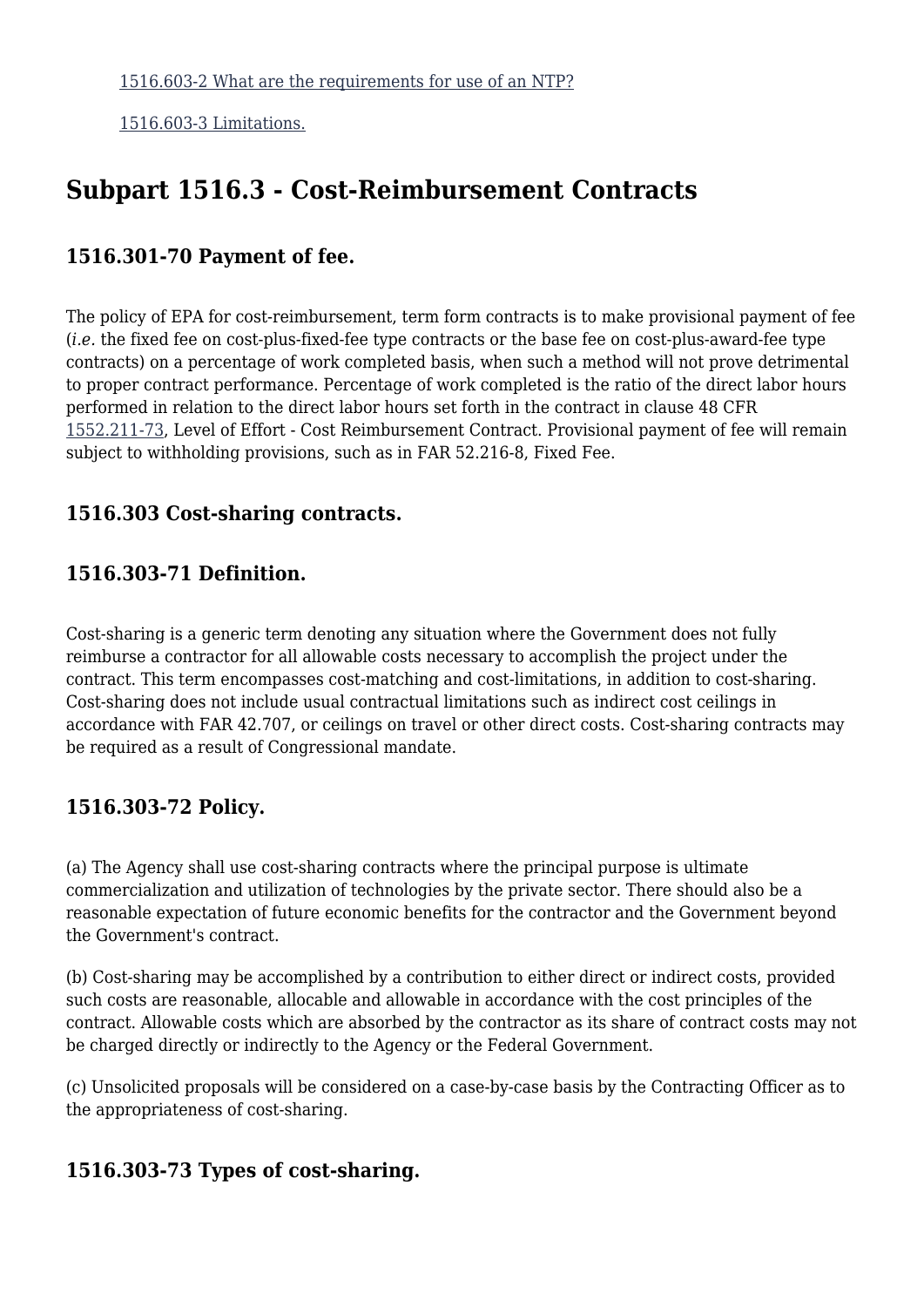(a) Cost-sharing may be accomplished in various forms or combinations. These include, but are not limited to: cash outlays, real property or interest therein, personal property or services, cost matching, or other in-kind contributions.

(b) In-kind contributions represent non-cash contributions provided by the performing contractor which would normally be a charge against the contract. While in-kind contributions are an acceptable method of cost-sharing, should the booked costs of property appear unrealistic, the fair market value of the property shall be determined pursuant to [1516.303-74](https://origin-www.acquisition.gov/%5Brp:link:epaar-part-1516%5D#Section_1516_303_74_T48_601314116) of this chapter.

(c) In-kind contributions may be in the form of personal property (equipment or supplies) or services which are directly beneficial, specifically identifiable and necessary for the performance of the contract. In-kind contributions must meet all of the following criteria before acceptance.

(1) Be verifiable from the contractor's books and records;

(2) Not be included as contributions under any other Federal contract;

(3) Be necessary to accomplish project objectives;

(4) Provide for types of charges that would otherwise be allowable under applicable Federal cost principles appropriate to the contractor's organization; and

(5) Not be paid for by the Federal Government under any contract, agreement or grant.

# **1516.303-74 Determining the value of in-kind contributions.**

In-kind contributions accepted from a contractor will be addressed on a case-by-case basis provided the established values do not exceed fair market values.

(a) Where the Agency receives title to donated land, building, equipment or supplies and the property is not fully consumed during performance of the contract, the Contracting Officer should establish the property's value based on the contractor's booked costs (i.e., acquisition cost less depreciation, if any) at the time of donation. If the booked costs reflect unrealistic values when compared to current market conditions, the Contracting Officer may establish another appropriate value if supported by an independent appraisal of the fair market value of the donated property or property in similar condition and circumstances.

(b) The Contracting Officer will monitor reports of in-kind costs as they are incurred or recognized during the contract period of performance to determine that the value of in-kind services does not exceed fair market values.

(c) The value of any services or the use of personal or real property donated by a contractor should be established when necessary in accordance with generally accepted accounting policies and Federal cost principles.

#### **1516.303-75 Amount of cost-sharing.**

(a) Contractors should contribute a reasonable amount of the total project cost covered under the contract. The ratio of cost participation should correlate to the apparent advantages available to performers and the proximity of implementing commercialization, i.e., the higher the potential for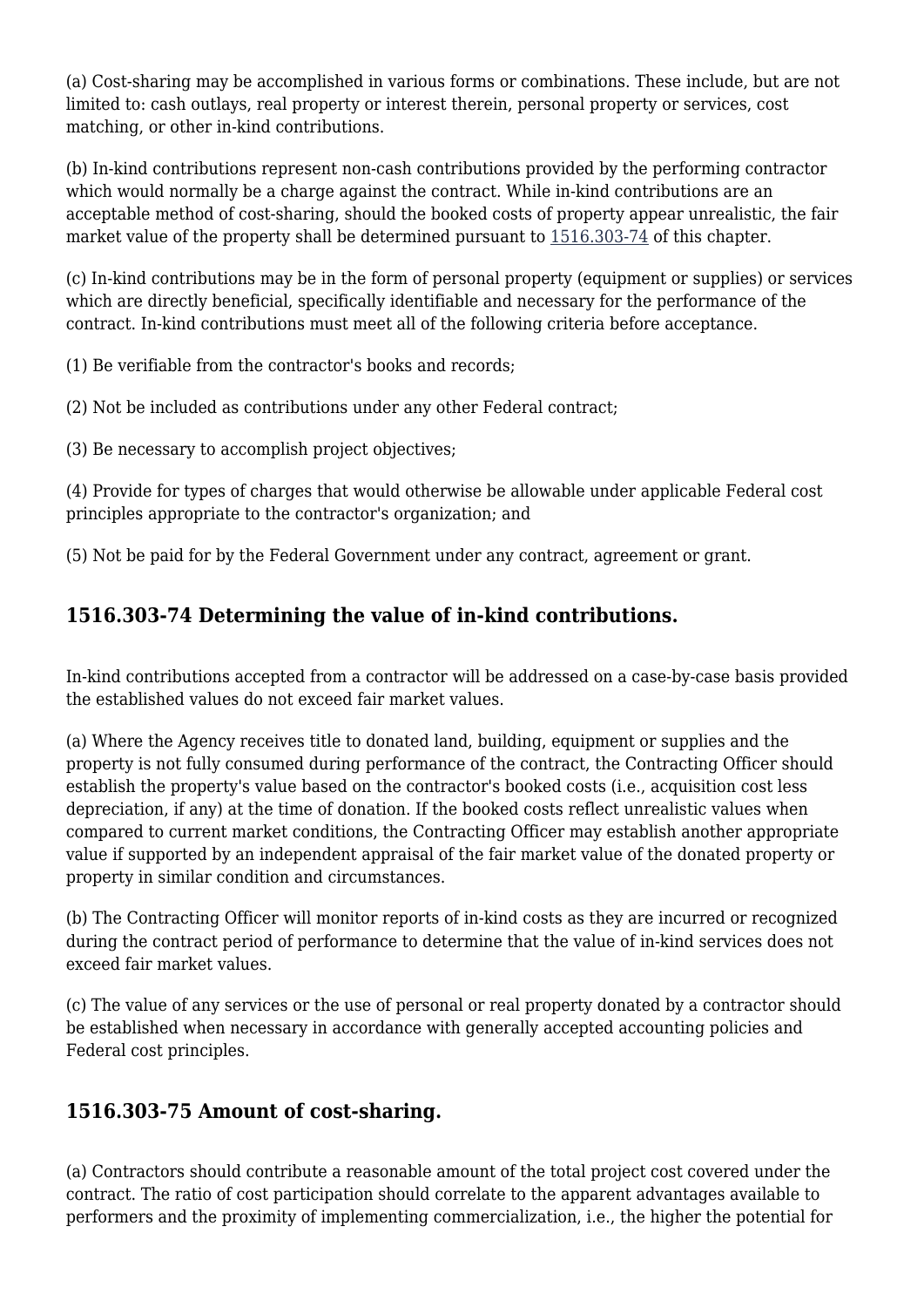future profits, the higher the contractor's share should be.

(b) Fee will not be paid to the contractor or any member of the contractor team (subcontractors and consultants) which has a substantial and direct interest in the contract, or is in a position to gain long term benefits from the contract. A vulnerability the Contracting Officer should consider in reviewing a prime contractor's request for consent to subcontract is whether subcontractors under prime cost-sharing contracts have a significant direct interest in the contract to gain long-term benefits from the contract.

(c) The Contracting Officer, with the input of technical experts, may consider the following factors in determining reasonable levels of cost sharing:

(1) The availability of the technology to competitors;

(2) Improvements in the contractor's market share position;

(3) The time and risk necessary to achieve success;

(4) If the results of the project involve patent rights which could be sold or licensed;

(5) If the contractor has non-Federal sources of funds to include as cost participation; and

(6) If the contractor has the production and other capabilities to capitalize the results of the project.

(d) A contractor's cost participation can be provided by other subcontractors with which it has contractual arrangements to perform the contract as long as the contractor's cost-sharing goal is met.

# **1516.303-76 Fee on cost-sharing contracts by subcontractors.**

(a) Subcontractors under prime cost-sharing contracts who do not have a significant direct interest in the contract or who are not in a position to gain long-term benefits from the contract may earn a fee.

(b) Contracting Officers should be alert to a potential vulnerability for the Government under costsharing contracts when evaluating proposed subcontractors or consenting to a subcontract during contract administration, where the subcontractor is a wholly-owned subsidiary of the prime. The vulnerability consists of the subsidiary earning a large amount of fee, which could be returned to the prime through stock dividends or other intercompany transactions. This could circumvent the objective of a cost-sharing contract.

# **1516.303-77 Administrative requirements.**

(a) The initial Procurement Request shall reflect the total estimated cost of the cost-sharing contract. The face page of the contract award shall indicate the total estimated cost of the contract, the Contractor's share of the cost, and the Government's share of the cost.

(b) The manner of cost-sharing and how it is to be accomplished shall be set forth in the contract. Additionally, contracts which provide for cost-sharing shall require the contractor to maintain records adequate to reflect the nature and extent of their cost-sharing as well as those costs charged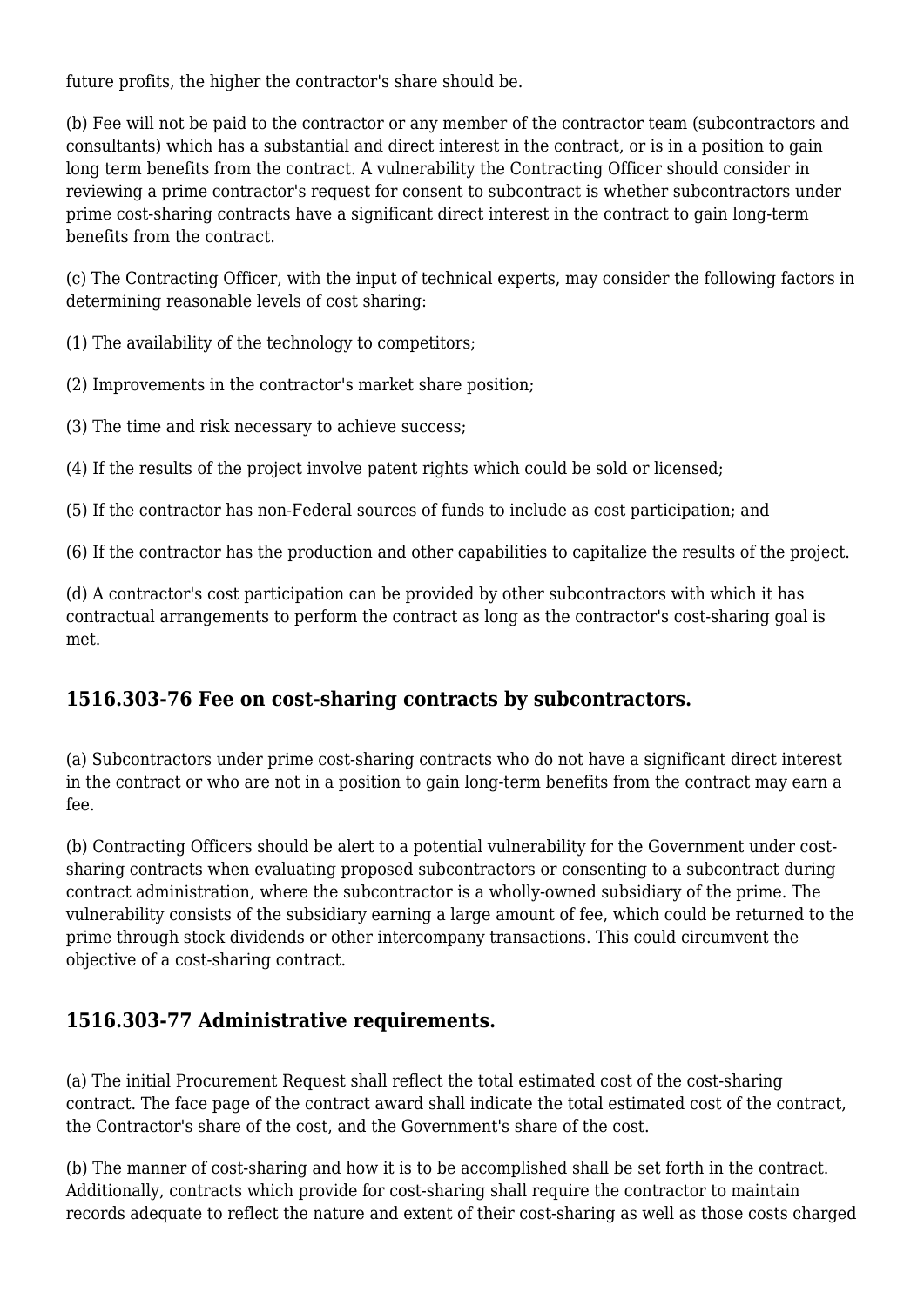the Agency. Such records may be subject to an Agency audit.

# **1516.307 Contract clauses.**

(a) The Contracting Officer shall insert the clause in [1552.216-71,](https://origin-www.acquisition.gov/%5Brp:link:epaar-part-1552%5D#Section_1552_216_71_T48_6018371131) Date of Incurrence of Cost, in cost-reimbursement contracts when an anticipatory cost letter has been issued on the project.

(b) The Contracting Officer shall insert the clause at [1552.216-74](https://origin-www.acquisition.gov/%5Brp:link:epaar-part-1552%5D#Section_1552_216_74_T48_6018371134), Payment of Fee, in solicitations and contracts where a cost-reimbursement term form contract is contemplated, unless the Contracting Officer determines that such a provision would be detrimental to ensuring proper contract performance.

(c) The Contracting Officer shall insert a clause substantially the same as 48 CFR [1552.216-76,](https://origin-www.acquisition.gov/%5Brp:link:epaar-part-1552%5D#Section_1552_216_76_T48_6018371136) Estimated Cost and Cost-Sharing, in solicitations and contracts where the total incurred costs are shared by the contractor on a straight percentage basis. The Contracting Officer may develop other clauses, as appropriate, following the same approach, but reflecting different cost-sharing arrangements negotiated on specific contract actions.

# **1516.370 Solicitation provision.**

The solicitation document shall state whether any cost-sharing is required, and may set forth a target level of cost-sharing. Although technical considerations are normally most important, the degree of cost-sharing may be considered in a selection decision when cost becomes a determinative factor in a selection decision.

# **Subpart 1516.4 - Incentive Contracts**

# **1516.401-1 General.**

#### **1516.401-70 Award term incentives.**

(a) Award term incentives enable a contractor to become eligible for additional periods of performance under a current contract by achieving prescribed performance measures under that contract.

(b) Award term incentives are designed to motivate contractors to provide superior performance. Superior performance must be defined in the Award Term Incentive Plan. Accordingly, the prescribed performance measures, *i.e.,* acceptable quality levels (AQL), which must be achieved by a contractor to become eligible for an award term will be in excess of the AQLs necessary for Government acceptance of contract deliverables, unless rationale is documented that such service is beyond the contractor's capability or control.

(c) The Award Term Incentive Plan sets forth the evaluation process, including the evaluation criteria and performance measures, and serves as the basis for award term decisions. The Award Term Incentive Plan may be unilaterally revised by the Government.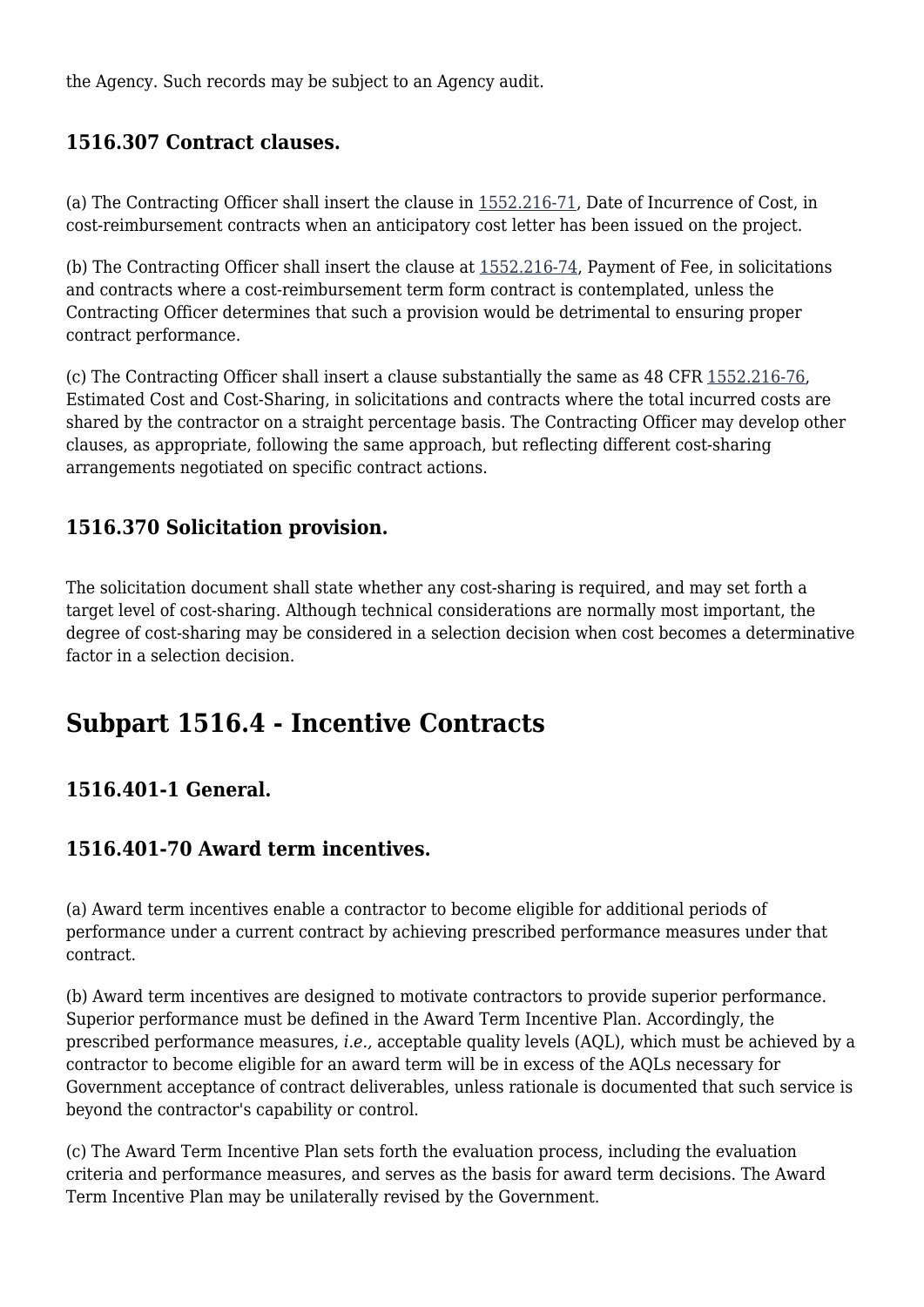(d) Award term incentives may be used in conjunction with options. The Federal Acquisition Regulation does not prescribe a level of performance for the exercise of options, as contrasted with award term incentives, which should require superior performance as discussed in paragraph (b) of this subsection. Award term incentive periods will follow any option periods.

(e)

(1) The Government has the unilateral right not to grant or to cancel award term incentive periods and the associated award term incentive plans if -

(i) The Contracting Officer has failed to initiate an award term incentive period, regardless of whether the contractor's performance permitted the Contracting Officer to consider initiating the award term incentive period; or

(ii) The contractor has failed to achieve the performance measures for the corresponding evaluation period; or

(iii) The Government notifies the contractor in writing it does not have funds available for the award term; or

(iv) The Government no longer has a need for the award term incentive period at or before the time an award term incentive period is to commence.

(2) When an award term incentive period is not granted or cancelled, any -

(i) Prior award term incentive periods for which the contractor remains otherwise eligible are unaffected.

(ii) Subsequent award term incentive periods are thereby also cancelled.

(f) Award term incentives may be appropriate for any type of service contract.

# **1516.401-270 Definition.**

*Acceptable quality level* (AQL) as used in this subpart means the minimum percent of deliverables which are compliant with a given performance standard that would permit a contractor to become eligible for an award term incentive. The performance necessary for eligibility for the award term incentive must be in excess of that necessary for the Government acceptance of contract deliverables. The AQLs associated with the award term incentive shall exceed the AQLs associated with the acceptance of contract deliverables. For example, under contract X, acceptable performance is 75 percent of reports submitted to the Government within five days. However, to be eligible for an award term incentive, 85 percent of reports must be submitted to the Government within five days.

# **1516.405-2 Cost-plus-award-fee contracts.**

#### **1516.405-270 Definitions.**

(a) *Performance Evaluation Board (PEB).* Group of Government officials responsible for assessing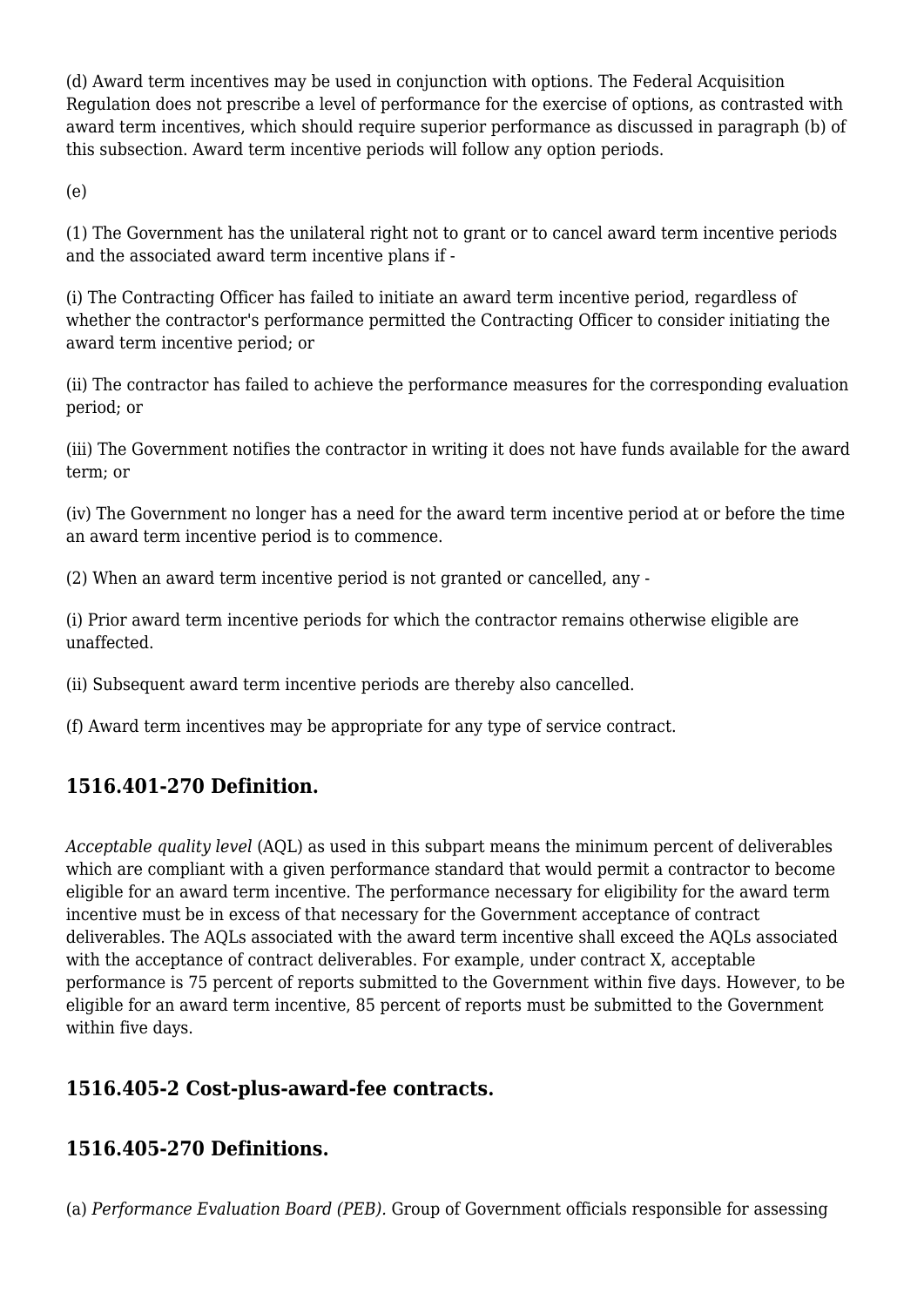the quality of contract performance and recommending the appropriate fee.

(b) *Fee Determination Official.* Individual responsible for reviewing the recommendations of the PEB and making the final determination of the amount of award fee to be awarded to the contractor.

# **1516.405-271 Limitations.**

(a) No award fee may be earned if the Fee Determination Official determines that contractor performance has been satisfactory or less than satisfactory. A contractor may earn award fee only for performance rated above satisfactory or excellent. All award fee plans shall disclose to offerors the numerical rating necessary to be deemed "above satisfactory" or "excellent" for award fee purposes.

(b) The base fee shall not exceed three percent of the estimated cost of the contract, exclusive of the fee.

(c) Unearned award fee may not be carried forward from one performance period into a subsequent performance period unless approved by the FDO.

(d) The payment of award fee on a provisional basis is not authorized.

# **1516.405-272 Waiver.**

The Chief of the Contracting Office may waive the limitations in paragraphs (a), (b), and (d) of 1516.404-273 on a case-by-case basis when unusual or compelling circumstances exist. The waiver shall be supported by a justification and coordinated with the Acquisition Policy and Training Service Center in the Office of Acquisition Management.

#### **1516.406 Contract clauses.**

(a) The Contracting Officer shall insert the clause at [1552.216-70,](https://origin-www.acquisition.gov/%5Brp:link:epaar-part-1552%5D#Section_1552_216_70_T48_6018371130) Award fee (MAY 2000), in solicitations and contracts where a cost-plus-award-fee contract is contemplated.

(b) The Contracting Officer shall insert the provision at 48 CFR [1552.216-75,](https://origin-www.acquisition.gov/%5Brp:link:epaar-part-1552%5D#Section_1552_216_75_T48_6018371135) Base Fee and Award Fee Proposal, in all solicitations which contemplate the award of cost-plus-award-fee contracts. The Contracting Officer shall insert the appropriate percentages.

(c) The Contracting Officer shall insert the clauses at [1552.216-77,](https://origin-www.acquisition.gov/%5Brp:link:epaar-part-1552%5D#Section_1552_216_77_T48_6018371137) Award Term Incentive, [1552.216-78,](https://origin-www.acquisition.gov/%5Brp:link:epaar-part-1552%5D#Section_1552_216_78_T48_6018371138) Award Term Incentive Plan, and [1552.216-79](https://origin-www.acquisition.gov/%5Brp:link:epaar-part-1552%5D#Section_1552_216_79_T48_6018371139), Award Term Availability of Funds, in solicitations and contracts when award term incentives are contemplated. The clauses at [1552.216-77](https://origin-www.acquisition.gov/%5Brp:link:epaar-part-1552%5D#Section_1552_216_77_T48_6018371137) and [1552.216-78](https://origin-www.acquisition.gov/%5Brp:link:epaar-part-1552%5D#Section_1552_216_78_T48_6018371138) may be used on substantially the same-as basis.

(d) If the Contracting Officer wishes to use the ratings set forth in the Department of Defense Contractor Performance Assessment Reporting System on the contract at hand as the basis for contractor eligibility for an award term incentive, the Contracting Officer shall insert the clause at [1552.216-78.](https://origin-www.acquisition.gov/%5Brp:link:epaar-part-1552%5D#Section_1552_216_78_T48_6018371138)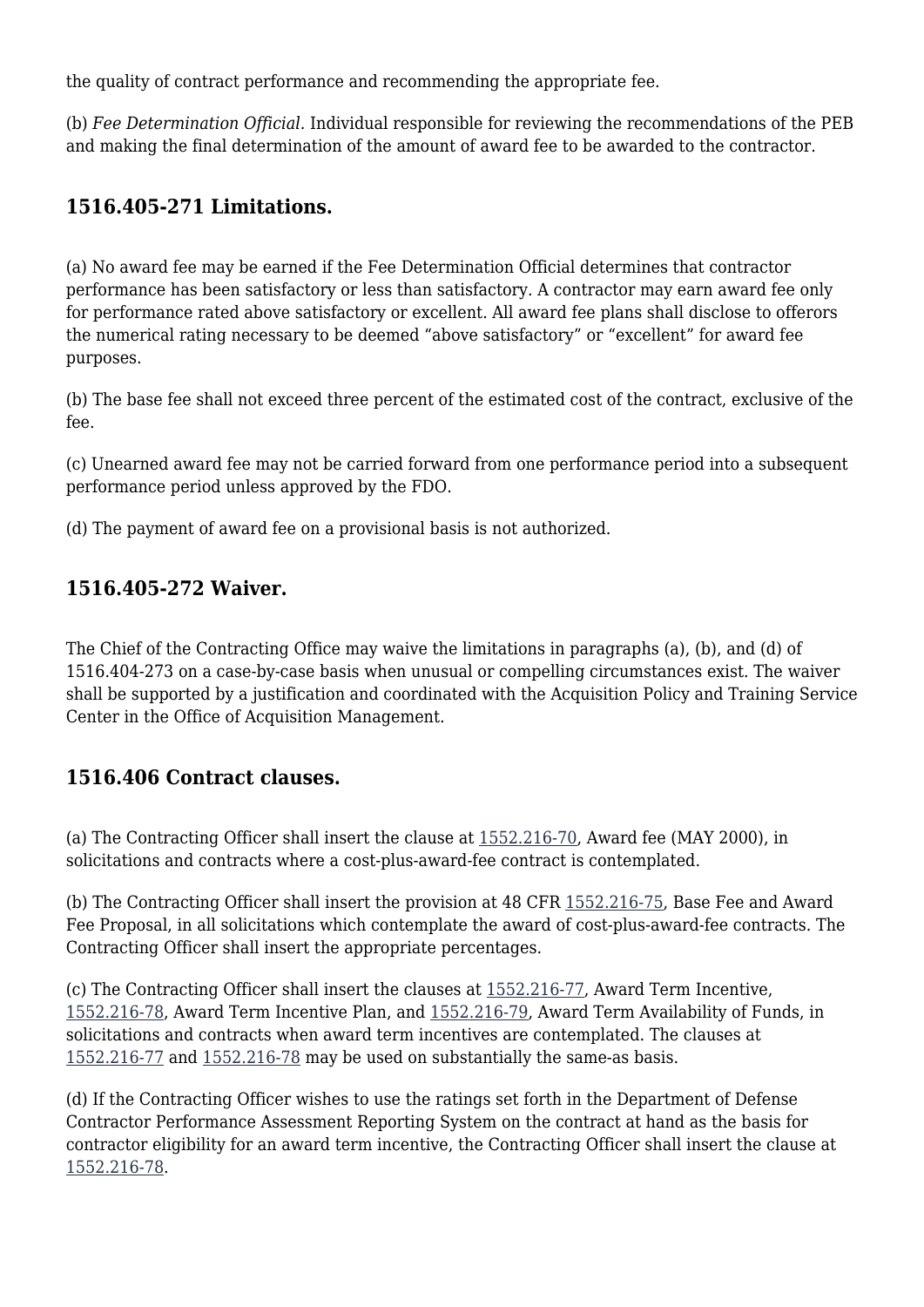# **Subpart 1516.5 - Indefinite-Delivery Contracts**

#### **1516.505 Contract clauses.**

(a) The Contracting Officer shall insert the clause in [1552.216-72,](https://origin-www.acquisition.gov/%5Brp:link:epaar-part-1552%5D#Section_1552_216_72_T48_6018371132) *Ordering - By Designated Ordering Officers,* or a clause substantially similar to the subject clause, in indefinite delivery/indefinite quantity type solicitations and contracts. The Contracting Officer shall insert Alternate I when formal input from the Contractor will not be obtained prior to order issuance.

(b) The Contracting Officer shall insert the clause in [1552.216-73](https://origin-www.acquisition.gov/%5Brp:link:epaar-part-1552%5D#Section_1552_216_73_T48_6018371133), Fixed Rates for Services - Indefinite Delivery/Indefinite Quantity Contract, in solicitations and contracts to specify fixed rates for services.

# **Subpart 1516.6 - Time-and-Materials, Labor-Hour, and Letter Contracts**

#### **1516.603 Letter Contracts.**

# **1516.603-1 What is a Notice to Proceed?**

(a) A Notice to Proceed (NTP) is a type of letter contract issued pursuant to FAR 16.603 under which an EPA Federal Classification Series 1102 (FCS) contracting officer or a duly authorized EPA onscene coordinator with delegated procurement authority may initiate, in certain defined situations and subject to certain limitations and conditions, contracting actions to respond to certain situations as described in CERCLA section 104(a)

(1) (42 U.S.C. 9604(a)(1)) and the Clean Water Act sections  $311(c)(2)$  and (e)(1)(B) (33 U.S.C.  $1321(c)(2)$  and  $(e)(1)(B)$ ). An NTP may be utilized as a contractual instrument for certain -

(1) Actions that EPA is authorized to undertake under CERCLA section 104(a)(1), 42 U.S.C. 9604(a)(1), and the National Oil and Hazardous Substances Pollution Contingency Plan (40 CFR part 300), to respond to situations where any hazardous substance has been released or there is a substantial threat of such a release into the environment, or there is a release or substantial threat of release into the environment of any pollutant or contaminant which may present an imminent and substantial danger to the public health or welfare, and

(2) Actions that EPA is authorized to undertake under sections  $311(c)(2)$  and  $(e)(1)(B)$  of the Clean Water Act, 33 U.S.C. 1321(c)(2) and (e)(1)(B), and the National Oil and Hazardous Substances Pollution Contingency Plan (40 CFR part 300), to respond when there is a discharge, or a substantial threat of a discharge (to or upon navigable waters, adjoining shorelines, the contiguous zone, or natural resources belonging to, appertaining to, or under the exclusive management of the United States), of oil or a hazardous substance from a vessel, onshore facility, or offshore facility that is a substantial threat to the public health or welfare. Pursuant to a class Justification For Other Than Full and Open Competition executed under the authority of FAR 6.302-2 and 6.303-1(c), an NTP may be issued on a non-competitive basis.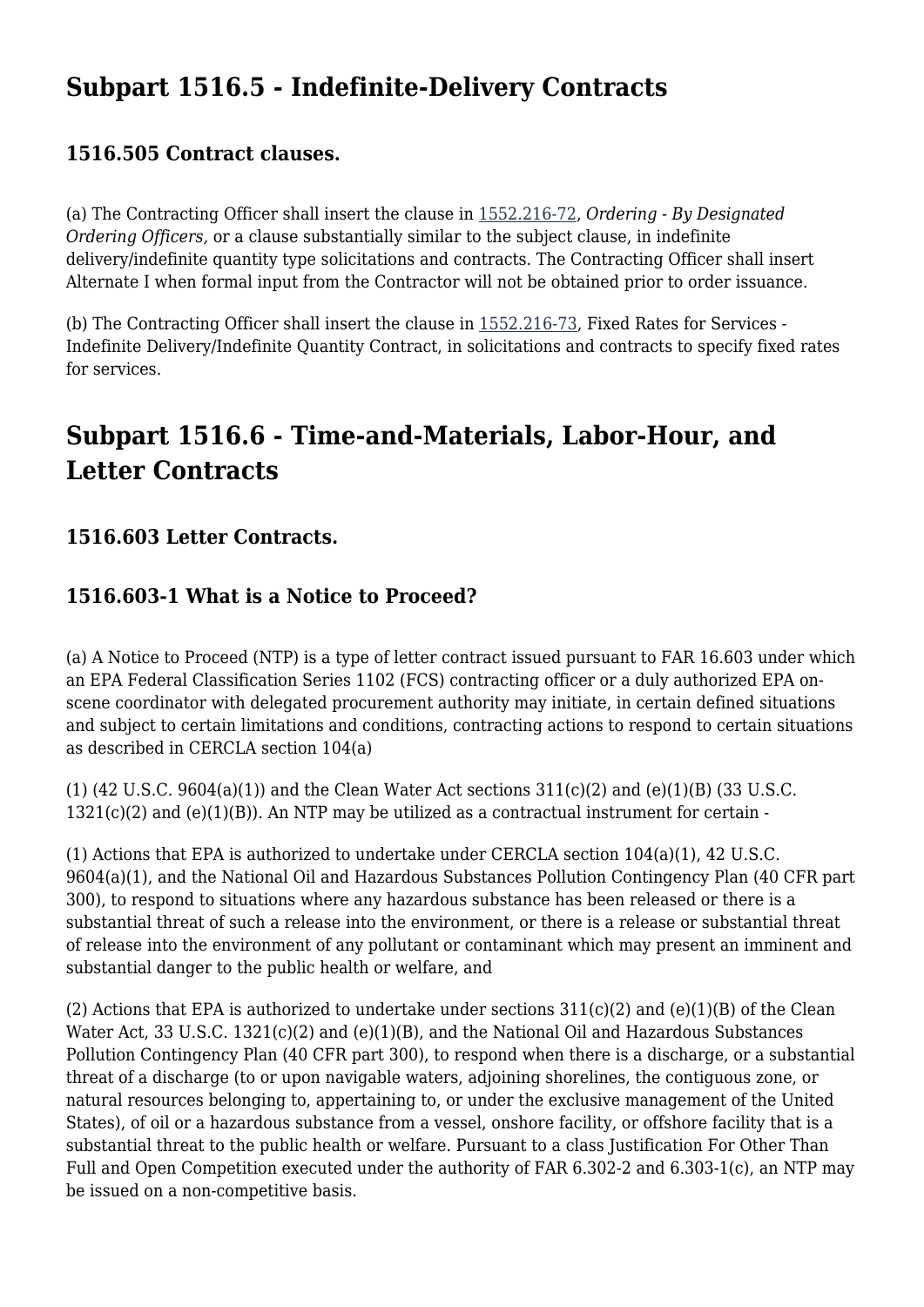(b) What do subsections [1516.603-1](https://origin-www.acquisition.gov/%5Brp:link:epaar-part-1516%5D#Section_1516_603_1_T48_601314412) and [1516.603-2](https://origin-www.acquisition.gov/%5Brp:link:epaar-part-1516%5D#Section_1516_603_2_T48_601314413) cover? EPAAR [1516.603-1](https://origin-www.acquisition.gov/%5Brp:link:epaar-part-1516%5D#Section_1516_603_1_T48_601314412) and [1516.603-2](https://origin-www.acquisition.gov/%5Brp:link:epaar-part-1516%5D#Section_1516_603_2_T48_601314413) contain information and procedures relating to issuance and definitization of an NTP. An NTP is subject to, and must comply with, the applicable requirements for letter contracts in FAR 16.603 and the requirements in this section, and be definitized by an EPA FCS 1102 contracting officer.

# **1516.603-2 What are the requirements for use of an NTP?**

(a) An EPA FCS 1102 contracting officer or a duly authorized EPA on-scene coordinator with a delegation of procurement authority may issue an NTP so long as it does not exceed the limits of his or her procurement authority and only when all of the following conditions have been met:

(1) A written determination has been made by the Federal on-scene coordinator that -

(i) As authorized by and consistent with CERCLA section 104(a)(1), 42 U.S.C. 9604(a)(1), and the National Oil and Hazardous Substances Pollution Contingency Plan (40 CFR part 300), the EPA must take action to respond to a hazardous substance release or substantial threat of such a release into the environment, or a release or substantial threat of a release into the environment of any pollutant or contaminant which may present an imminent and substantial danger to the public health or welfare, or

(ii) As authorized by and consistent with the Clean Water Act sections  $311(c)(2)$  and  $(e)(1)(B)$ , 33 U.S.C.  $1321(c)(2)$  and  $(e)(1)(B)$ , and the National Oil and Hazardous Substances Pollution Contingency Plan (40 CFR part 300), the EPA must take action to respond to a discharge, or a substantial threat of a discharge (to or upon navigable waters, adjoining shorelines, the contiguous zone, or natural resources belonging to, appertaining to, or under the exclusive management of the United States), of oil or a hazardous substance from a vessel, offshore facility, or onshore facility that is of such a size and character as to pose a substantial threat to the public health or welfare of the United States; and

(2) Before a duly authorized EPA on-scene coordinator with a delegation of procurement authority may issue an NTP, he or she must confirm that an EPA FCS 1102 contracting officer is not available to provide the required contracting support by the time the Federal on-scene coordinator requires the response action to be undertaken; and

(3) A written determination is made by an EPA FCS 1102 contracting officer or a duly authorized EPA on-scene coordinator with a delegation of procurement authority that there is no other existing contracting mechanism available to provide the required contracting support by the time required, including the inability of an existing emergency response contractor or other existing contract vehicle to respond in the required time frame. These conditions, as well as any other requirements applicable to NTPs or letter contracts contained in the FAR or EPAAR , must be met before an NTP can be issued by an EPA FCS 1102 contracting officer or a duly authorized EPA on-scene coordinator with a delegation of procurement authority.

(b) What should be included in an NTP?

(1) Since an NTP is a type of letter contract, it is subject to the requirements of FAR 16.603. All of the relevant requirements of FAR 16.603 apply to NTP's including FAR 16.603-2, 16.603-3, and 16.603-4, and an NTP will include all appropriate FAR and EPAAR contract clauses. An NTP should also include an overall price ceiling and be as complete and definite as possible under the circumstances. To the extent NTPs require modification of any FAR or EPAAR prescribed procedures or clauses, an appropriate FAR or EPAAR deviation will be prepared.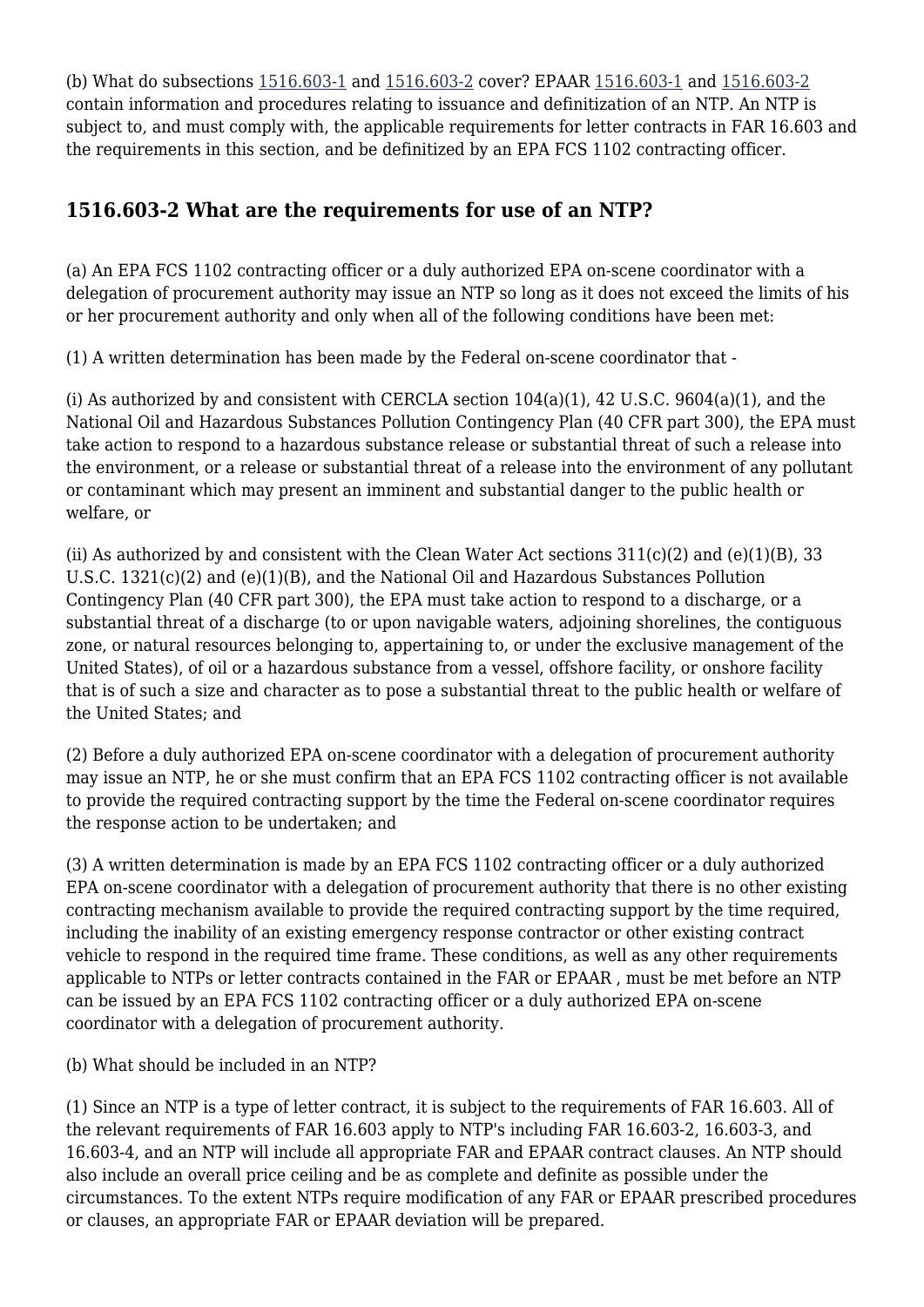(2) The EPA FCS 1102 contracting officer or duly authorized EPA on-scene coordinator with a delegation of procurement authority shall include in each NTP the clauses required by the FAR or EPAAR for the type of definitive contract contemplated and any additional clauses known to be appropriate for it. In addition, the following clauses must be inserted in the solicitation (if one is issued) and the NTP when an NTP is used:

(i) The clause at FAR 52.216-23, Execution and Commencement of Work, except that the term onscene coordinator may be used in place of the term contracting officer;

(ii) The clause at FAR 52.216-24, Limitation of Government Liability, with dollar amounts completed in a manner consistent with FAR 16.603-2(d); and

(iii) The clause at FAR 52.216-25, Contract Definitization, with its paragraph (b) completed in a manner consistent with FAR 16.603-2(c) or any applicable FAR deviation. The clause at FAR 52.216-26, Payment of Allowable Costs Before Definitization, shall also be included in a solicitation (if one is issued) and NTPs if a cost-reimbursement definitive contract is contemplated.

(3) Each NTP shall, as required by the clause at FAR 52.216-25, Contract Definitization, contain a negotiated definitization schedule that includes:

(i) Dates for submission of the contractor's price proposal, required cost and pricing data, and if required, make-or-buy and subcontracting plans;

(ii) The date for the start of negotiations; and

(iii) A target date for definitization which shall be the earliest practicable date for definitization (an NTP must be definitized by an EPA FCS 1102 contracting officer). The schedule will provide for definitization of the NTP within 90 calendar days after the date of the NTP award. However, the EPA FCS 1102 contracting officer may, in extreme cases and according to agency procedures, authorize an additional period. If, after exhausting all reasonable efforts, the EPA FCS 1102 contracting officer and the contractor cannot negotiate a definitive contract because of failure to reach agreement as to price or fee, the clause at 52.216-25 requires the contractor to proceed with the work and provides that the contracting officer may, with the approval of the head of the contracting activity, determine a reasonable price or fee in accordance with subpart 15.4 and part 31 of the FAR, subject to appeal as provided in the Disputes clause.

(4) The maximum liability of the Government inserted in the clause at 52.216-24, Limitation of Government Liability, shall, as approved by the official who authorized the NTP, be the estimated amount necessary to cover the contractor's requirements for funds to complete the work to be performed under the NTP. However, it shall not exceed the estimated cost of the definitive contract.

(c) Are there any financial or monetary limitations on the use of an NTP? In addition to the requirements for issuance of an NTP set forth elsewhere in this subpart -

(1) The total definitized dollar value of an individual NTP shall not exceed \$200,000.00, and

(2) The applicable Program Office must commit and make available appropriate funding for the emergency response action taken under the NTP prior to NTP issuance.

(d) Are there any other procedural requirements for issuance of an NTP? An NTP must be issued in writing by the EPA FCS 1102 contracting officer or the duly authorized EPA on-scene coordinator with a delegation of procurement authority using a Standard Form 33. In addition, the EPA FCS 1102 contracting officer or the EPA on-scene coordinator awarding the NTP must ensure that the